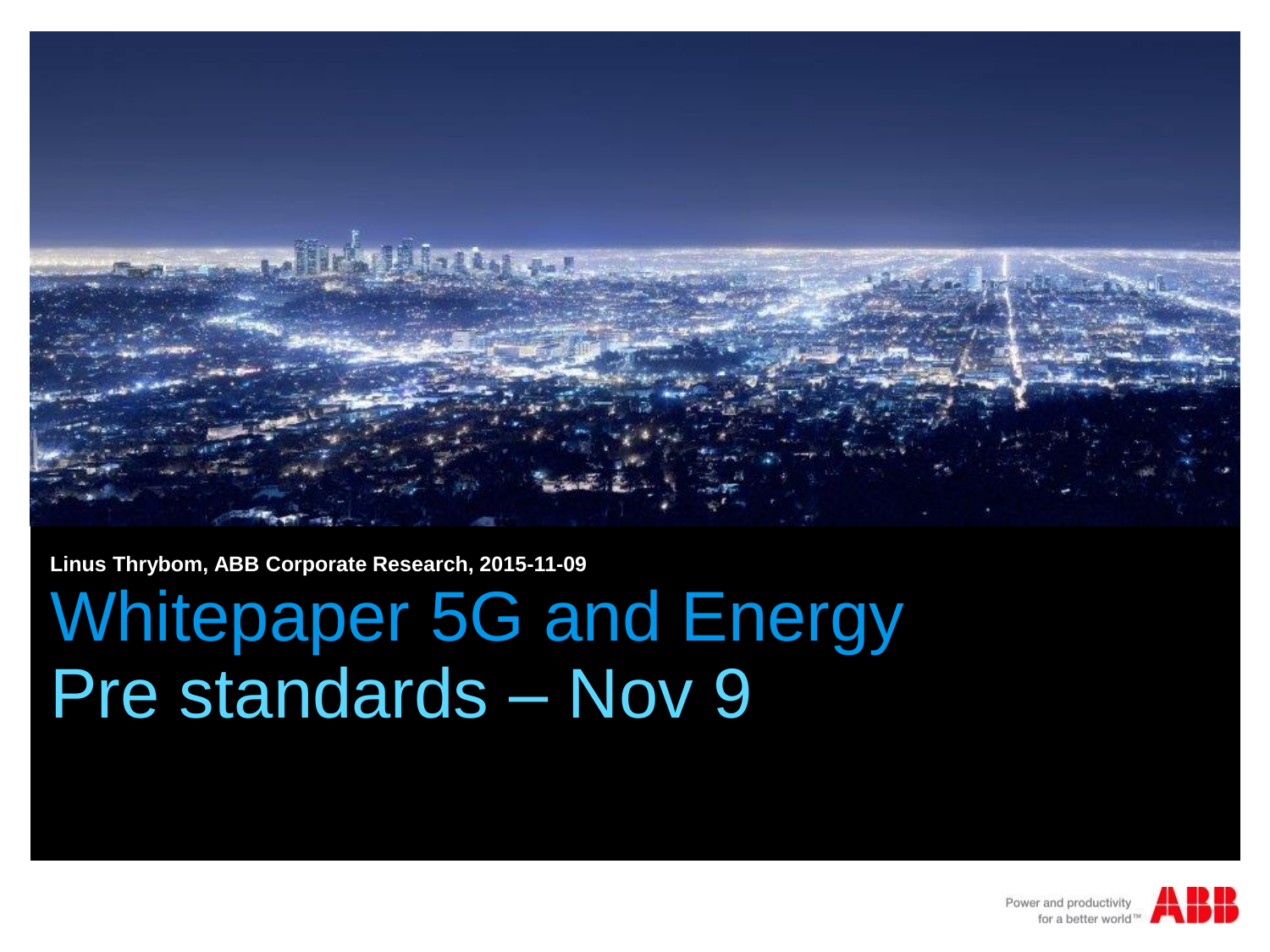## Whitepaper 5G and Energy Pre standards

- Which are the most important requirements?
	- 1. Secure and reliable communication, with low latency
	- 2. Lower latency
- What are the timelines of those requirements?
	- 2020: Secure and reliable communication
	- +2020: Lower latency
- Which are the most relevant standardization bodies in your vertical industry?
	- IEC, CEN, CENELEC, IETF, IEEE, (CIGRE)

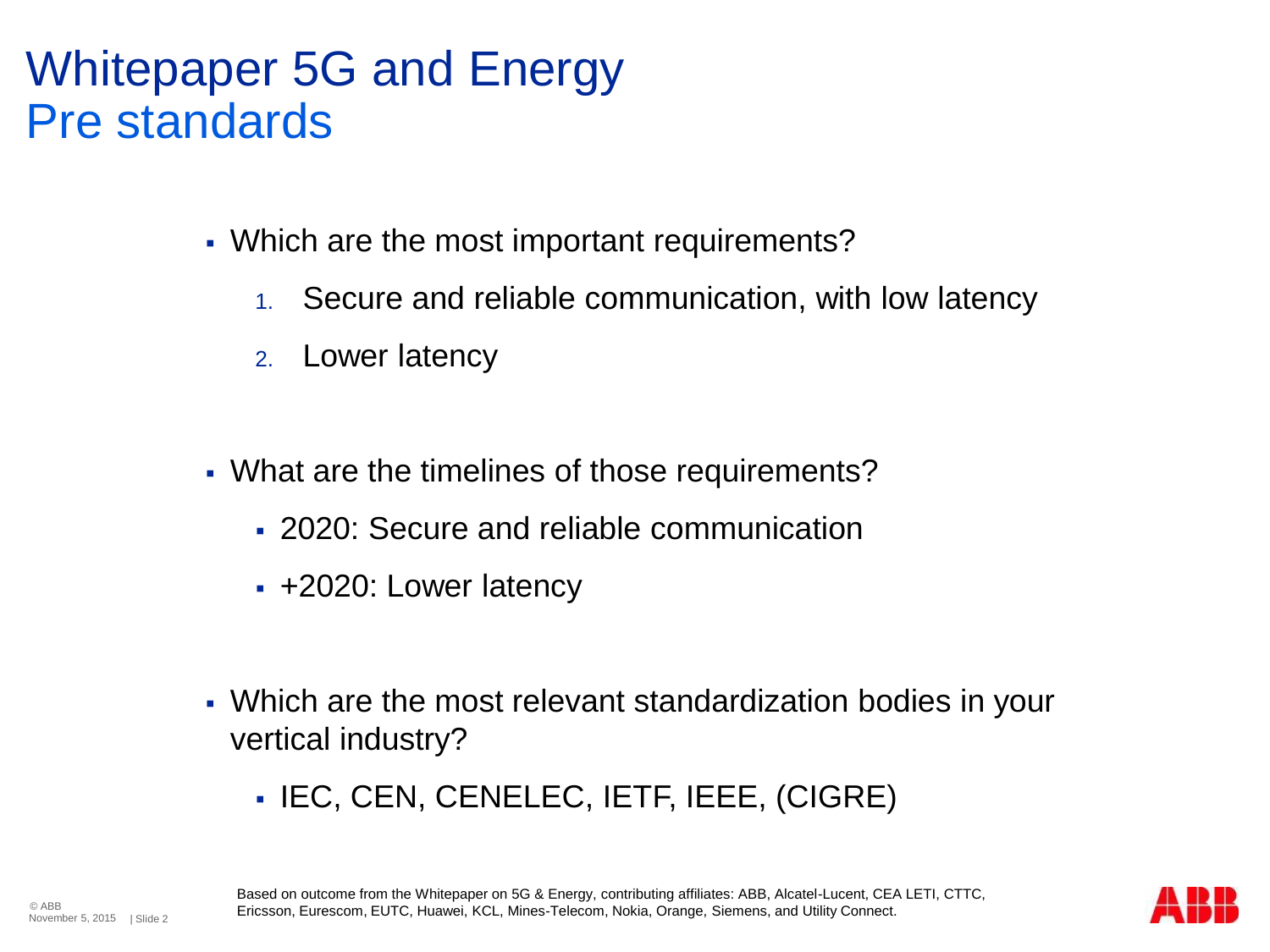## Whitepaper 5G and Energy Pre standards

- What kind of research results are needed to provide timely input to the standardization process?
	- Improvement on latency
	- Reliability boost
	- Business models
	- Security and confidentiality
	- Use of unlicensed spectrum
	- Massive machine-type communication
	- Massive MIMO
	- Accurate time synchronization